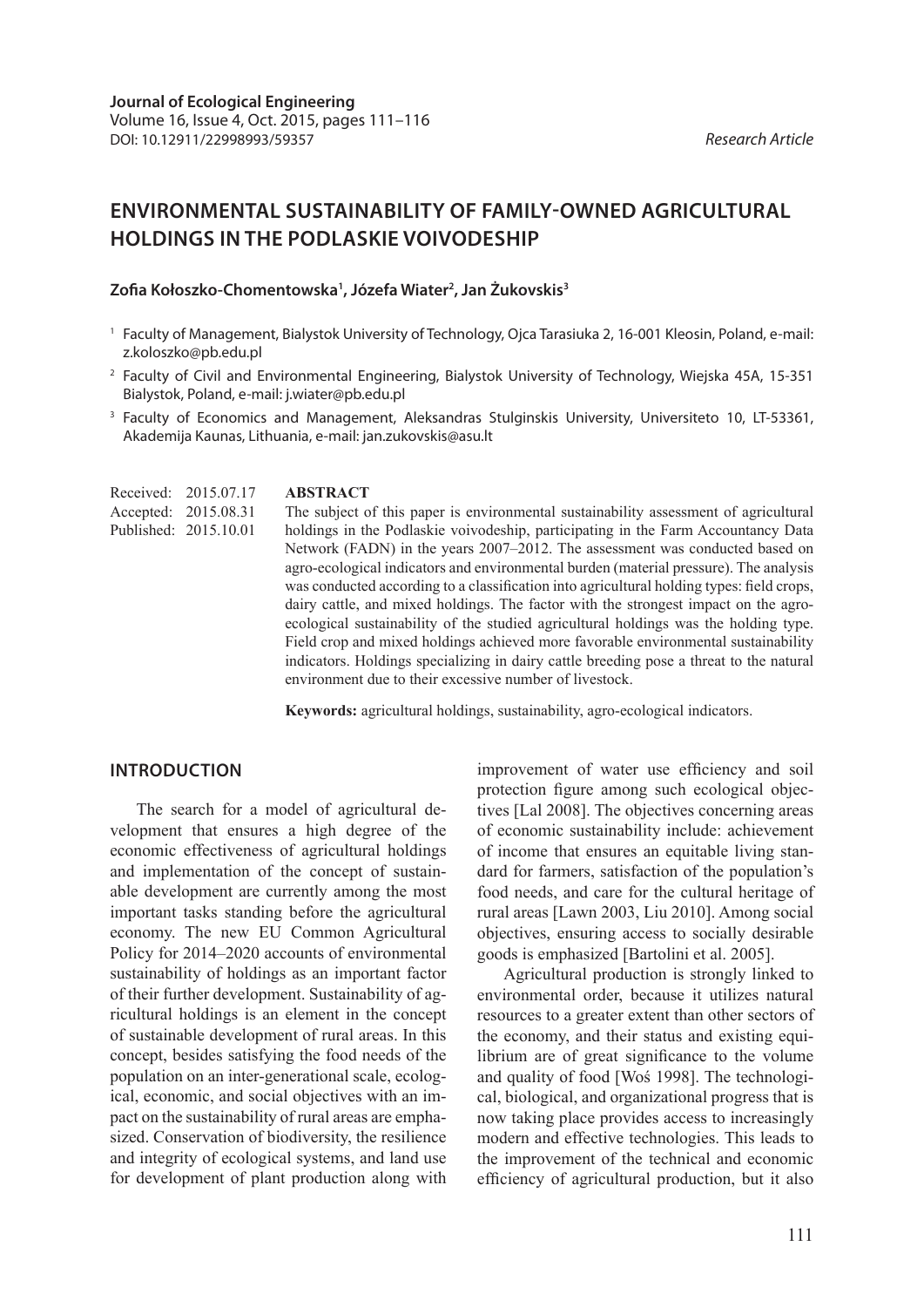causes a series of unfavorable phenomena, such as: deterioration of animal welfare or threats to the natural environment. Therefore, there is a need to integrate measures initiating the search for solutions intended to conserve the features of the natural environment while allowing for the achievement of economic objectives. Socially sustainable agriculture meets these conditions [Krasowicz 2009, Zegar (ed.) 2009, Zegar (ed.) 2013].

In studies of agricultural holdings conducted until now, emphasis was mainly placed on determining the values of production and economic factors, and environmental aspects were marginalized. Now, more and more weight is being attached to environmental aspects, often referred to as agri-environmental, ecological, or agro-ecological aspects. This is a response to the threats posed by human economic activity, which is aggressive towards the natural environment to a greater or lesser extent. Environmental criteria of agricultural sustainable development assessment are also accounted for in legislature [Ustawa …1994, Ustawa …2001].

Studies of the sustainable development of agriculture are being conducted at many scientific centers in the country at different levels of management [Sobczyński 2008, Piekut, Machnacki 2011, Wrzaszcz 2011, Harasim 2013a, Zegar (ed.) 2013]. The results of these studies inclined the author to undertake the subject matter of environmental sustainability of agricultural holdings on the regional scale.

The goal of this study was to assess the environmental sustainability of agricultural holdings in the Podlaskie voivodeship. This voivodeship is characterized by specific qualities resulting from the dominance of light soils, in which ecological hazards manifest particularly strongly. Pro-ecological, environment-friendly management methods are preferred [Kuś, Jończyk 2010]. For this reason, the selection of the Podlaskie voivodeship was deemed justified for assessment of the environmental sustainability of agricultural holdings.

## **MATERIAL AND METHODS**

The research problem was undertaken based on data from agricultural holdings in the Podlaskie voivodeship that participated in the Farm Accountancy Data Network (FADN) in the years 2007–2012. This data is gathered by the Institute of Agricultural and Food Economics in Warsaw.

Variables characterizing holdings are unequivocally defined, and the algorithms for their calculation are generally available. The availability of reliable data was a condition that was accepted during selection of holdings for study.

Selected agro-ecological indicators were applied for environmental sustainability assessment, and they included: share of permanent grassland (meadows and pastures) in the area of farmland (%), diversity of plants cultivated on arable land (number of species), share of cereals in crops  $(\%)$ , soil coverage with vegetation throughout the year (%), number of livestock (LU  $\cdot$  ha<sup>-1</sup>), balance of fertilizer ingredients ( $kg \cdot ha^{-1}$ ).

Calculations of indicators were carried out according to the methodology proposed by Harasim [2013b]. The assessment was supplemented with indicators characterizing the burden on the environment caused by production factors, which indicate the intensity of management, called "material pressure indicators" by some authors [Piekut, Machnacki 2011]. These are: indirect consumption, value of mineral fertilizers and plant protection products, value of purchased feed, and energy consumption. The index of costs sustained for purchasing mineral fertilizers and plant protection products is of limited value in the assessment of holding sustainability, however, it can be of diagnostic value and serve as a criterion in trend assessment [Sobczyński 2008].

The balance of individual fertilizer ingredients is also important in the aspect of fertilization [Kopiński 2006]. Research took the nitrogen balance into account, which indicates the degree of its use in agrocoenoses and is an important ecological indicator of the degree of plant production sustainability at the level of the agricultural holding.

Naturally, the environmental impact of an agricultural holding depends on its specialization, which is why analysis was conducted according to a classification into the following agricultural types of holdings: field crops (46 holdings), dairy cattle (133 holdings), and mixed holdings (179 holdings), located in all of the poviats of the Podlaskie voivodeship. These were family-owned holdings.

#### **RESULTS AND DISCUSSION**

The holdings subject to study are diverse in terms of the production factors they are equipped with (Table 1). They primarily vary in their areas of farmland, which was greater by 68% in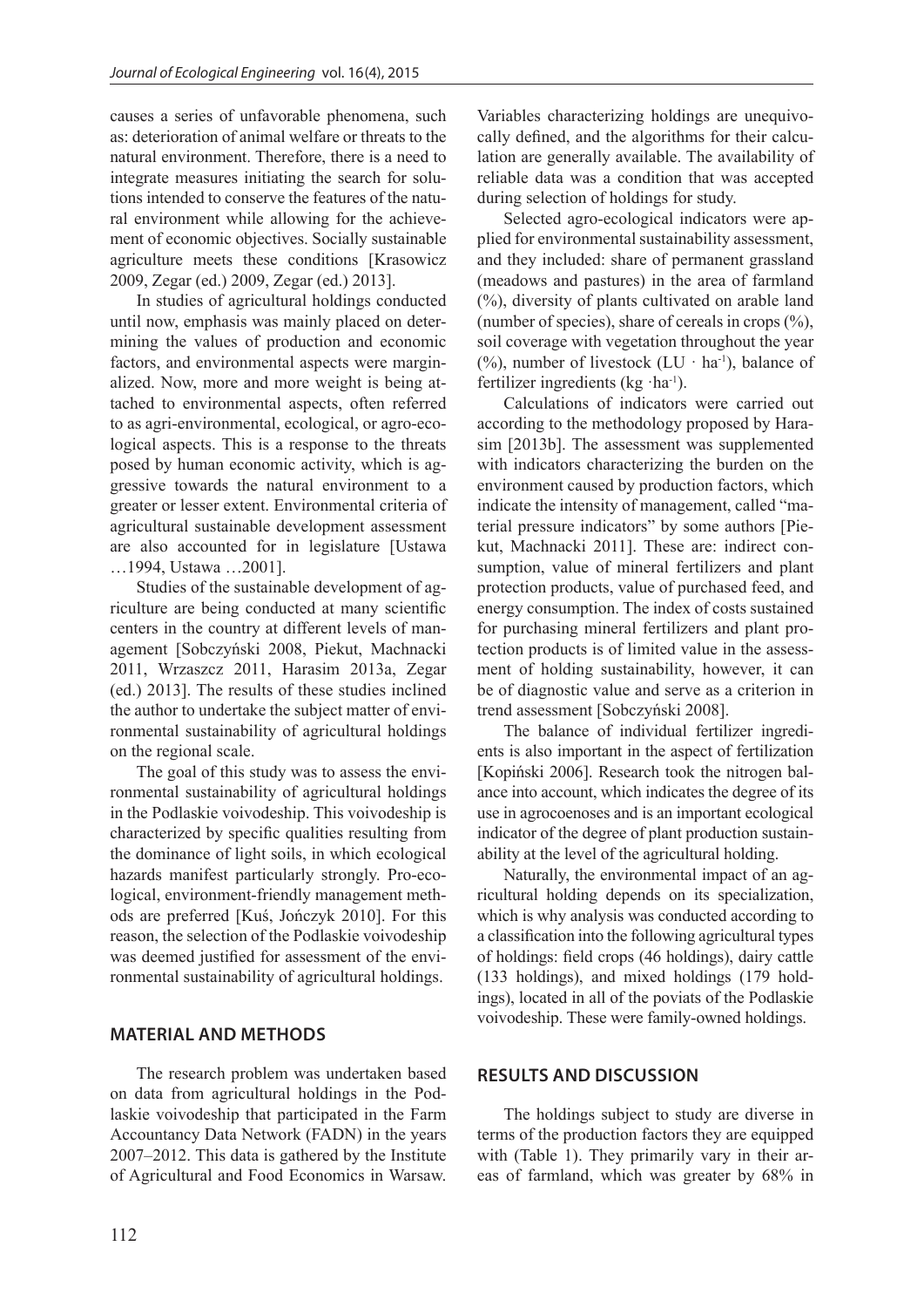field crop holdings than in dairy cattle holdings, and greater by 88% than in mixed holdings. The structure of farmland corresponds to the selected directions of production: the largest area of permanent grasslands is present in dairy cattle holdings, where grasslands constitute the feed base for livestock. Permanent grasslands perform various ecological functions, and their greater share in the farmland structure may potentially reduce the pressure of animal production on the environment. From this perspective, dairy cattle holdings seem to have better results.

Total employment in holdings was in the range from 1.79 to 1.88 AWU, and this was mainly the work of family members; hired labor made up a small share. The greatest employment per 100 ha of farmland was found in mixed holdings and it amounted to 7.3 AWU, compared to 6.8 AWU in dairy cattle holdings and 4.0 AWU in field crop holdings. The value of fixed assets indicates the technical level of a holding's equipment. Dairy cattle holdings were the best technically equipped, which is expressed by greater labor and land infrastructure provided by fixed assets.

In the Community Typology for Agricultural Holdings [Decyzja… 1985] the studied holdings are classified as small-medium. Their economic size ranges from 12.56 to 14.17 ESU.

The crop structure was characterized by good species diversity of cultivated plants. A minimum of 4 plants were cultivated in all holdings groups, and this is compliant with the principles of good agricultural practice (Table 2). The number of cultivated plants was lower in specialized holdings than in unspecialized holdings. This phenomenon is rather common. Simplification of the crop structure is a common practice in specialized holdings, which leads to monocultural crops and monotony of the landscape in many cases.

The assessment of the organization of plant production based on crop structure only had a favorable result in dairy cattle holdings in the years 2010 and 2012, in which the share of cereals in the crop structure did not exceed 66%. In other holdings, this index was significantly higher, particularly in mixed holdings (from 84.1 to 86.7%). In such cases the ecological equilibrium of agrocoenoses is violated.

An important aspect of the ecological sustainability of holdings is keeping the soil surface of arable land under vegetation cover for as long as possible. According to the Code of Good Agricultural Practice, approx. 60% of the surface of arable land in flatlands, and at least 75% of the surface of grounds threatened by erosion, should remain under vegetation cover throughout the

|                                               | Type of farming |              |         |  |  |  |
|-----------------------------------------------|-----------------|--------------|---------|--|--|--|
| Specification                                 | field crops     | dairy cattle | mixed   |  |  |  |
| Utilised agricultural area (ha)               | 46.23           | 27.40        | 24.53   |  |  |  |
| Including: permanent grassland (%)            | 11.10           | 48.75        | 33.20   |  |  |  |
| Total labour input (AWU <sup>1</sup> )        | 1.86            | 1.88         | 1.79    |  |  |  |
| Family labour input (FWU <sup>2</sup> )       | 1.58            | 1.87         | 1.73    |  |  |  |
| Total fixed assets (PLN $\cdot$ AWU $^{-1}$ ) | 219 317         | 223 345      | 168 970 |  |  |  |
| Total fixed assets (PLN $\cdot$ ha $\cdot$ 1) | 10 190          | 17 732       | 12 998  |  |  |  |
| Economic size (ESU <sup>3</sup> )             | 14.17           | 13.54        | 12.56   |  |  |  |

**Table 1**. Basic production factors in the studied holdings (average values from the years 2007–2012)

**Comments:** 1 - Annual Work Unit, 2 - Family Work Unit, 3 - European Size Unit.

**Table 2**. Indicators for agro-ecological assessment characterizing the holdings studied in the years 2007–2012

| Specification                                                  | field crops |      |      | dairy cattle |         |         | mixed |      |      |
|----------------------------------------------------------------|-------------|------|------|--------------|---------|---------|-------|------|------|
|                                                                | 2007        | 2010 | 2012 | 2007         | 2010    | 2012    | 2007  | 2010 | 2012 |
| Share of cereals in sowing (%)                                 | 73.0        | 73.4 | 78.2 | 73.5         | 66.1    | 61.5    | 86.0  | 84.1 | 86.7 |
| Number of species of crops on<br>larable land                  | 6           | 6    | 5    | 5            | 4       | 4       | 8     | 8    |      |
| Soil coverage with vegetation<br>$(\%$ arable land)            | 58.0        | 54.1 | 62.0 | 30.3         | 38.4    | 40.2    | 45.7  | 44.7 | 42.2 |
| Nitrogen balance (kg $N \cdot ha^{-1}$ )                       | 39.7        | 51.0 | 55.4 | $-76.6$      | $-68.2$ | $-98.9$ | 31.1  | 18.7 | 24.2 |
| Number of livestock – stocking<br>density $(LU \cdot ha^{-1})$ | 0.45        | 0.24 | 0.43 | 1.73         | 1.93    | 1.78    | 1.24  | 1.19 | 1.14 |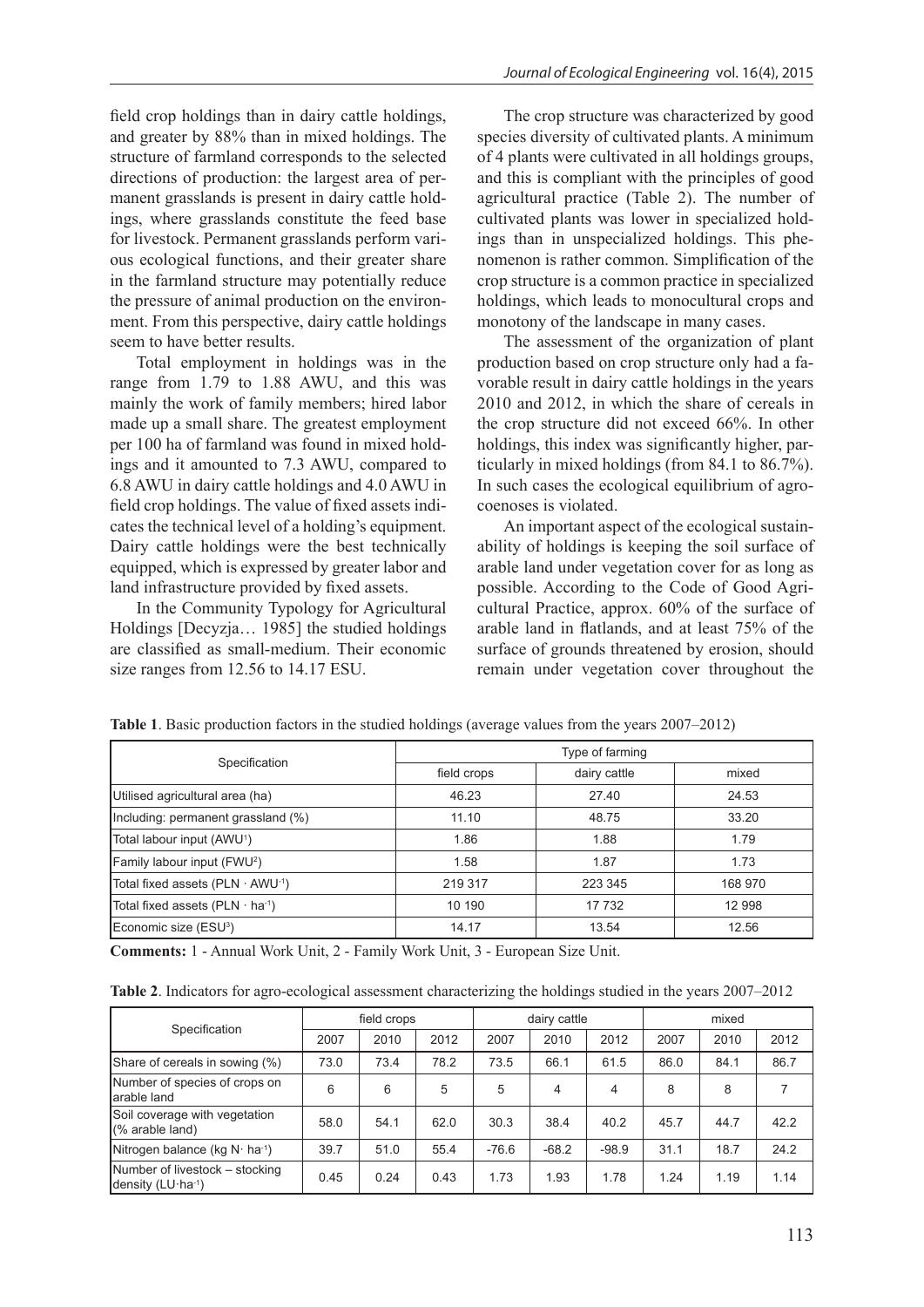whole year [Duer et al. 2002]. The studied holdings are located on flatlands (plains). The index of soil coverage by vegetation throughout the year was unfavorable in all holdings with the exception of field crop holdings in 2012, thanks to the greater share of winter crops in the crop structure.

Fertilization is a basic crop-growing factor, as well as one of the primary indicators for the assessment of management intensity. Despite having a leading role in plant production technology, fertilization can have both positive and negative effects. Irrational fertilization is linked to economic and environmental risk. The balance of mineral ingredients is an important agri-environmental indicator of the correctness of fertilizer ingredient management. A positive gross nitrogen balance within the range of 30–70 kg per 1 ha of farmland is accepted to be safe for the environment [Kopiński 2006]. In the Podlaskie voivodeship, this balance can reach a maximum of 75.9 kg per 1 ha of farmland [Kopiński 2008]. Holdings specializing in field crops and without specialized holdings met these conditions. In dairy cattle holdings, the nitrogen balance was negative in the period of study, despite the fact that it is well known that holdings producing milk pose a threat to the natural environment, primarily due to high positive balances of fertilization ingredients originating from natural fertilizers. Research conducted by other authors shows that, in the case of a large share of permanent grasslands in the farmland structure, there is a reduction of the intensity of fertilization, which, in consequence, leads to a reduction of the balances of fertilizer ingredients [Harasim, Madej 2008]. Such dependencies, linked to the presence of permanent grasslands (48.75% on average), were observed in the dairy cattle holdings.

Livestock are also linked to environmental restrictions on animal production, which concern,

above all, potential threats resulting from agricultural use of animal excrements. The average number of livestock in field crop and mixed holdings did not pose a threat to the natural environment because it did not exceed the acceptable level of 1.5 LU·ha -1[Duer et al. 2002]. Dairy cattle holdings posed such threats, because the number of livestock significantly exceeded the upper livestock limit that has been accepted in good agricultural practice.

Indirect consumption per 1 ha of farmland is a general indicator of burden (material pressure) on the environment [Piekut, Machnacki 2011]. It encompasses direct costs and general holding costs related to the operations of the agricultural holding. Dairy cattle holdings were characterized by a greater value of indirect consumption, which was due mainly to the high costs of purchasing feed. The average indirect consumption value in this group amounted to PLN 3287 per 1 ha of farmland in the years 2007-2012 and was greater by 16% than in mixed holdings and greater by 46% than in field crop holdings.

Agricultural holdings specializing in field crops were distinguished by a greater consumption of mineral fertilizers and plant protection products than other groups, which should be acknowledged as justified in this case, however, they exerted greater pressure on the environment as a result. Dairy cattle holdings where characterized by the greatest consumption of purchased production factors, and the value of this indicator amounted to PLN  $2301 \cdot ha^{-1}$ . This value was slightly (7%) lower for mixed holdings.

Changes in the intensity of production over time indicate that a growing burden caused by production factors in all holding groups is being placed on the environment (Table 3). In a synthetic agro-ecological assessment [Harasim 2013b], field crops and mixed holdings exhibited an av-

| Specification                                             | field crops |        |         | dairy cattle |         |         | mixed   |         |         |
|-----------------------------------------------------------|-------------|--------|---------|--------------|---------|---------|---------|---------|---------|
|                                                           | 2007        | 2010   | 2012    | 2007         | 2010    | 2012    | 2007    | 2010    | 2012    |
| Total intermediate<br>consumption (PLN·ha <sup>-1</sup> ) | 2320        | 1479   | 2 9 6 2 | 2485         | 3 1 2 2 | 4 2 5 4 | 2 5 9 8 | 2 3 1 7 | 3587    |
| Mineral fertilizers<br>$(PLN \cdot ha^{-1})$              | 397.69      | 404.02 | 630.46  | 264.20       | 359.43  | 506.35  | 262.98  | 287.57  | 385.28  |
| Plant protection products<br>$(PLN \cdot ha^{-1})$        | 173.34      | 180.96 | 187.27  | 39.58        | 53.54   | 62.30   | 54.27   | 58.39   | 70.24   |
| Value of purchased feed<br>$(PLN \cdot ha^{-1})$          | 750.46      | 740.96 | 812.98  | 1065.66      | 1276.44 | 1888.86 | 1358.87 | 937.41  | 1851.23 |
| Energy consumption<br>$(PLN \cdot ha^{-1})$               | 321.48      | 336.89 | 578.37  | 320.14       | 437.88  | 628.92  | 283.25  | 351.70  | 467.49  |

**Table 3**. Changes of production intensity in holdings studied in the years 2007–2012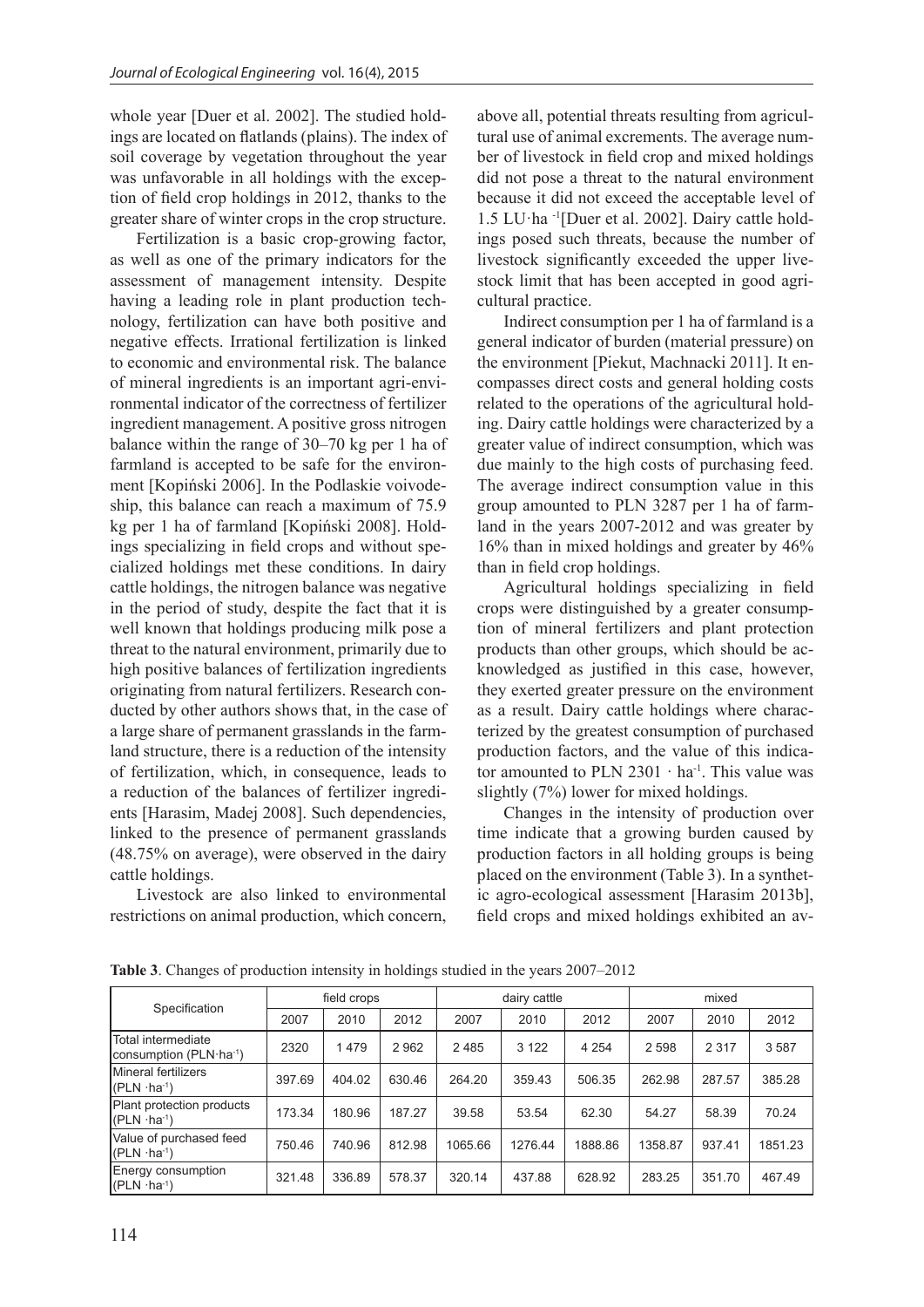erage level of environmental sustainability, and dairy cattle breeding holdings had a low level of environmental sustainability.

# **CONCLUSIONS**

The concept of sustainable agriculture is intended to link economic development to protection of natural resources and the equilibrium of ecosystems. The following measures have been placed in the foreground of this movement: creation of conditions for permanent and sustainable development of rural areas, and promotion of environment-friendly agriculture. A special task has been assigned to agricultural holdings, towards which there are great expectations, with regard to the quantity of produced food, to the quality of this food, and to protection of natural resources. Thus, there is a need to conduct studies on the sustainability of agricultural holdings.

The factor with the strongest impact on the agro-ecological sustainability of the studied agricultural holdings was the direction of production defined by the agricultural type of the holding. All holdings were characterized by good species diversity of cultivated plants, however, they achieved unfavorable results in terms of soil coverage by vegetation. With respect to mineral fertilization, a correct nitrogen balance was only registered in mixed holdings. Holdings specializing in livestock production exhibited a greater degree of environmental sustainability in the scope of such indicators as: share of permanent grasslands and crop structure. However, this direction of production poses great threats to the environment due to the excessive number of livestock.

The environmental burden (material pressure) indicator, expressed by the value of indirect consumption per 1 ha of farmland, was also the greatest for dairy cattle holdings. Holdings specializing in field crops and mixed holdings achieved more favorable indicators in point assessment of environmental sustainability. Thus, the owners of holdings specializing in breeding dairy cattle stand before the challenge of reconciling economic objectives with respect for the principles of environmental protection, particularly since subsidization of agricultural holdings with EU funds is contingent upon the achievement of environmental objectives in agricultural activity.

#### **Acknowledgements**

The article is a part of a Polish-Lithuanian research project within the framework of scientific cooperation between the Polish Academy of Sciences and the Lithuanian Academy of Sciences.

# **REFERENCES**

- 1. Bartolini F., Gallerani V., Raggi M., Wiaggi D., 2005. Contract Design and Targeting for the Production of Public Goods in Agriculture: The impact of the 2003 CAP Reform. International Congress European Association of Agricultural Economists. August 24-27, Copenhagen, Denmark, 1–12.
- 2. Decyzja Komisji (EWG) z 7 czerwca 1985 r. ustanawiająca wspólnotową typologię gospodarstw rolnych (85/377/EWG).
- 3. Duer I., Fotyma M., Madej A., 2002. Kodeks dobrej praktyki rolniczej. MRiRW-MŚ-FAPA, Warszawa, pp. 96.
- 4. Harasim A., 2013a. Agroekologiczna ocena zrównoważenia uspołecznionych gospodarstw rolnych. Rocz. Nauk. Stow. Ekon. Roln. i Agrobiz., 15(2), 101–105.
- 5. Harasim A., 2013b. Metoda oceny zrównoważonego rozwoju rolnictwa na poziomie gospodarstwa rolnego. Studia i Raporty IUNG-PIB, Puławy, 32(6), 25–75.
- 6. Harasim A., Madej A., 2008. Ocena poziomu zrównoważonego rozwoju gospodarstw bydlęcych o różnym udziale trwałych użytków zielonych. Rocz. Nauk Roln., seria G 95(2), 28–38.
- 7. Kopiński J., 2006. Bilans składników nawozowych w gospodarstwach rolnych jako kryterium zrównoważonego gospodarowania, (In:) J.S. Zegar (Ed.) Z badań nad rolnictwem społecznie zrównoważonym. IERiGŻ-PIB, Warszawa, 30, 83–91.
- 8. Kopiński J., 2008. Określenie kryteriów do obliczenia sald głównych składników nawozowych w ujęciu województw. IUNG-PIB, Puławy (materiały niepublikowane).
- 9. Krasowicz S., 2009. W Polsce powinno dominować rolnictwo zrównoważone. (In:) A. Harasim (Ed.) I Kongres Nauk Rolniczych "Przyszłość sektora rolno-spożywczego i obszarów wiejskich". IUNG-PIB Puławy, 21–38.
- 10. Kuś J., Jończyk J., 2010. Produkcyjna i środowiskowa ocena różnych systemów gospodarowania. Zesz. Probl. Post. Nauk Roln., 547, 193–204.
- 11. Lal R., 2008. Soils and sustainable agriculture. A review. Agron. Sustain. Dev., 28 (1), 57–64.
- 12. Lawn P.A., 2003. A theoretical foundation to support the Index of Sustainable Economic Welfare